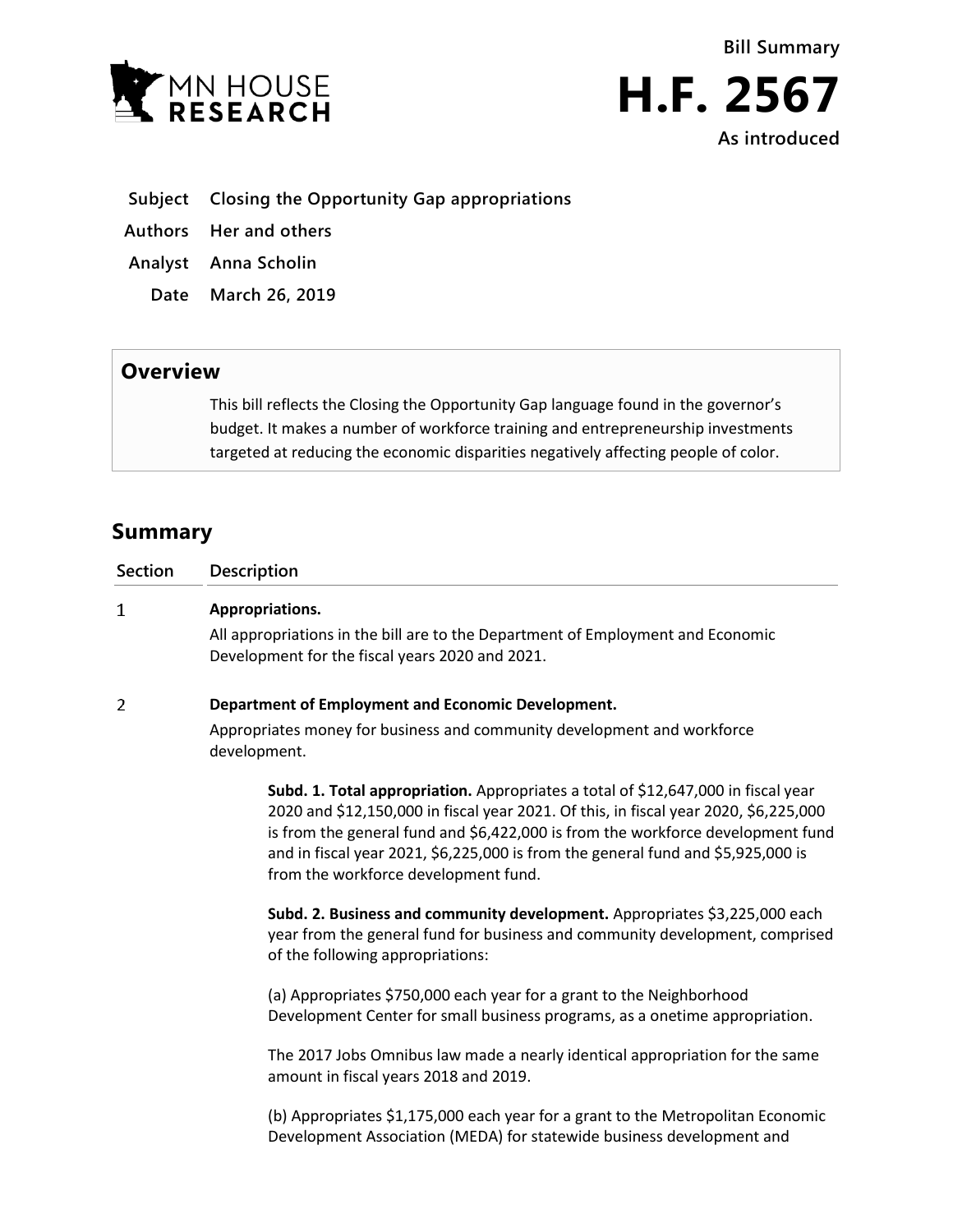### **Section Description**

assistance services, with an emphasis on minority-owned businesses, as a onetime appropriation.

The 2017 Jobs Omnibus law made an identical appropriation for the same amount in fiscal years 2018 and 2019.

(c) Appropriates \$125,000 each year for a grant to the White Earth Nation for the White Earth Nation Integrated Business Development System, which provides business development support, as a onetime appropriation.

The 2017 Jobs Omnibus law made an identical appropriation for the same amount in fiscal years 2018 and 2019.

(d) Appropriates \$1,175,000 each year for a grant to Enterprise Minnesota, Inc. for the small business growth acceleration program under section 116O.115, as a onetime appropriation.

The 2017 Jobs Omnibus law made an identical appropriation for \$875,000 each year in fiscal years 2018 and 2019.

**Subd. 3. Workforce Development.** Appropriates \$9,172,000 in fiscal year 2020 (\$2,750,000 from the general fund and \$6,422,000 from the workforce development fund) and \$8,675,000 in fiscal year 2021 (\$2,750,000 from the general fund and \$5,925,000 from the workforce development fund) for business and community development, comprised of the following appropriations:

(a) Appropriates \$1,500,000 each year from the general fund for the youth at work competitive grant program on top of the \$750,000 each year in base funding, for a total of \$2,250,000 each year. Allows five percent of this amount to be used for administration and monitoring. Requires all grants to be for two years and for grants to be awarded in the fiscal year 2020. Sets base funding for fiscal year 2022 and beyond at \$750,000 from the general fund and \$3,348,000 from the workforce development fund.

The 2017 Jobs Omnibus law made a nearly identical appropriation for \$500,000 each year in fiscal years 2018 and 2019 from the general fund, with \$750,000 in the base for future years.

(b) Appropriates \$250,000 each year from the workforce development fund for a grant to YWCA St. Paul for workforce development efforts as a onetime appropriation

The 2017 Jobs Omnibus law made an identical appropriation for the same amount in fiscal years 2018 and 2019.

(c) Appropriates \$525,000 each year from the workforce development fund for a grant to YWCA of Minneapolis for providing training, counseling, and placement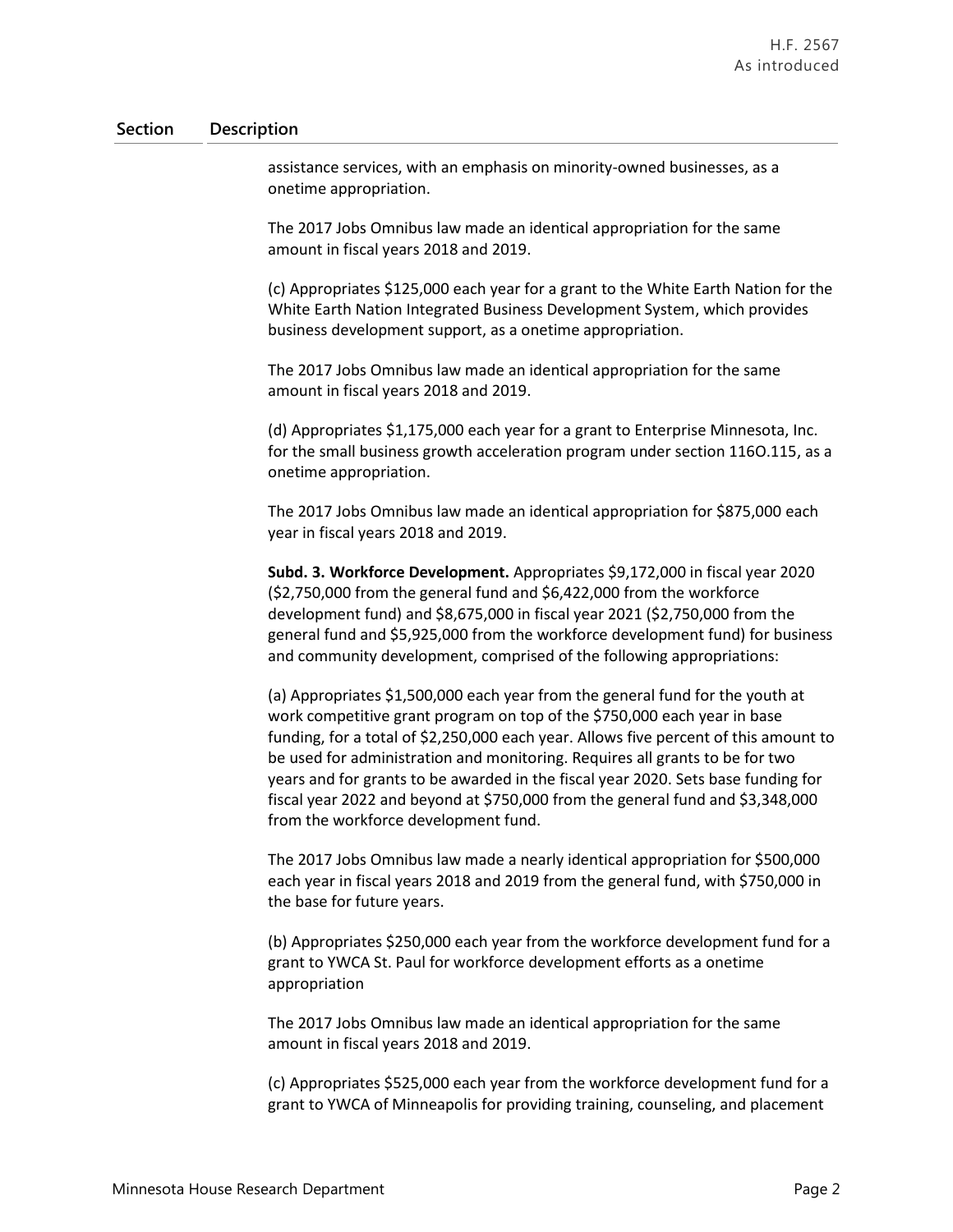### **Section Description**

assistance necessary to secure a child development associate credential and pursue a career path in early childhood education, as a onetime appropriation.

The 2017 Jobs Omnibus law made an identical appropriation for the same amount in fiscal years 2018 and 2019.

(d) Appropriates \$1,000,000 each year from the workforce development fund for a grant to EMERGE Community Development for workforce development efforts targeted at communities with the highest concentrations of African and African-American joblessness, as a onetime appropriation.

The 2017 Jobs Omnibus law made an identical appropriation for the same amount in fiscal years 2018 and 2019.

(e) Appropriates \$1,000,000 each year from the workforce development fund for a grant to the Minneapolis Foundation for strategic interventions designed to connect participants to meaningful, sustainable living-wage employment, as a onetime appropriation.

The 2017 Jobs Omnibus law made an identical appropriation for the same amount in fiscal years 2018 and 2019.

(f) Appropriates \$1,297,000 in fiscal year 2020 and \$800,000 in fiscal year 2021 from the workforce development fund for performance grants under section 116J.8747 to Twin Cities R!SE for training hard-to-train individuals, as a onetime appropriation.

The 2017 Jobs Omnibus law made a nearly identical appropriation for the same amount in fiscal years 2018 and 2019, though that appropriation set aside \$497,000 in fiscal year 2018 for a specific collaboration.

(g) Appropriates \$750,000 each year from the workforce development fund for a grant to Latino Communities United in Service (CLUES), as a onetime appropriation. Funds culturally tailored workforce development programs targeting working parents and youth. Requires 50 percent of the grant be used for programming in greater Minnesota.

The 2017 Jobs Omnibus law made an identical appropriation for the same amount in fiscal years 2018 and 2019.

(h) Appropriates \$250,000 each year from the general fund for transfer to the Department of Education for a grant to the American Indian Opportunities and Industrialization Center, in collaboration with the Northwest Indian Community Development Center, as a onetime appropriation. Funds efforts to reduce academic disparities for American Indian students and adults.